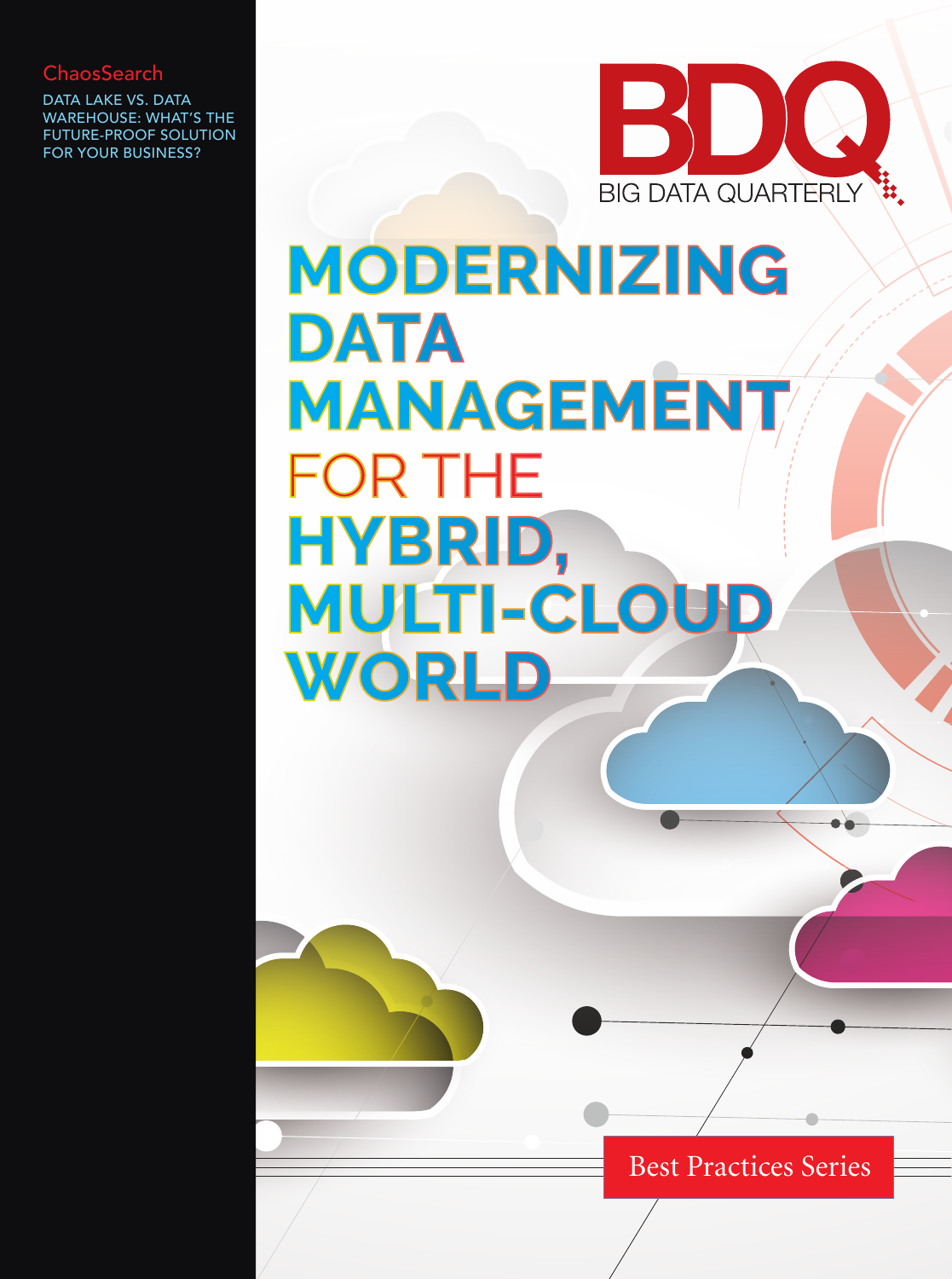

## **ENHANCING DATA MANAGEMENT** FOR NEW HYBRID, MULTI-CLOUD **REALITIES**

FOR ADVANCED ANALYTICAL CAPABILITIES, just about everyone is turning to the cloud in some form or another, as well as increasingly relying on cloud services for basic database management. The cloud is the foundation of the emerging class of data-driven enterprises that is actively and aggressively competing on data. Success with cloud, in all its many forms, however, requires greater vigilance and proactive initiatives to ensure data quality, governance, and effective integration.

Not too long ago, cloud mainly meant cost savings resulting from access to compute resources on a subscription basis. Now, it is seen as a gateway to support a wide range of sophisticated functions, from analytics to AI. In addition, cloud platforms offer greater flexibility since applications and data can be moved between platforms as necessary. A recent study by Unisphere Research, a division of Information Today, Inc., found that 66% of respondents now use or plan to use cloud as a strategy to reduce the time and money spent on ongoing database management activities, and 30% consider a cloud or cloud-like experience to be an important consideration in selecting their database infrastructure.

In a hybrid, multi-cloud world, data management must evolve from traditional, singular approaches to more adaptable approaches. This applies to the tools and platforms that are being employed to support data management initiatives—particularly the infrastructure-as-a-service, platform-as-a-service, and SaaS offerings that now dominate the data management landscape.

 The bottom line is that data-driven applications such as analytics and AI require well-managed data to deliver value. Building these applications on hybrid, multi-cloud platforms is advantageous but also introduces new complexities. The problem that data managers and their organizations face is dealing with large volumes of a variety of data from sources, which are changing from week to week, if not day to day. For larger organizations, this can mean managing information streaming from hundreds, or even thousands, of data sources—especially with the increasing flow of data from devices and systems across the Internet of Things.

Data managers still need to grapple with many of the same challenges and tasks they faced before transitioning to cloudbased platforms. If anything, data volumes, varieties, and application workloads may increase significantly. As a result, data may still be dispersed widely across an assortment of cloud sites, on-premise systems, and devices.

The factors data managers must address as they move into cloud realms include the following:

**Skills:** Data managers and their organizations need to prepare for highly diverse scenarios. One of the most critical issues is having the skills to build and deploy these environments. Data scientists and AI developers are necessary to create models and algorithms that leverage or test datasets, but organizations also require data engineers and administrators to ensure the availability, viability, and quality of the data being fed into these sophisticated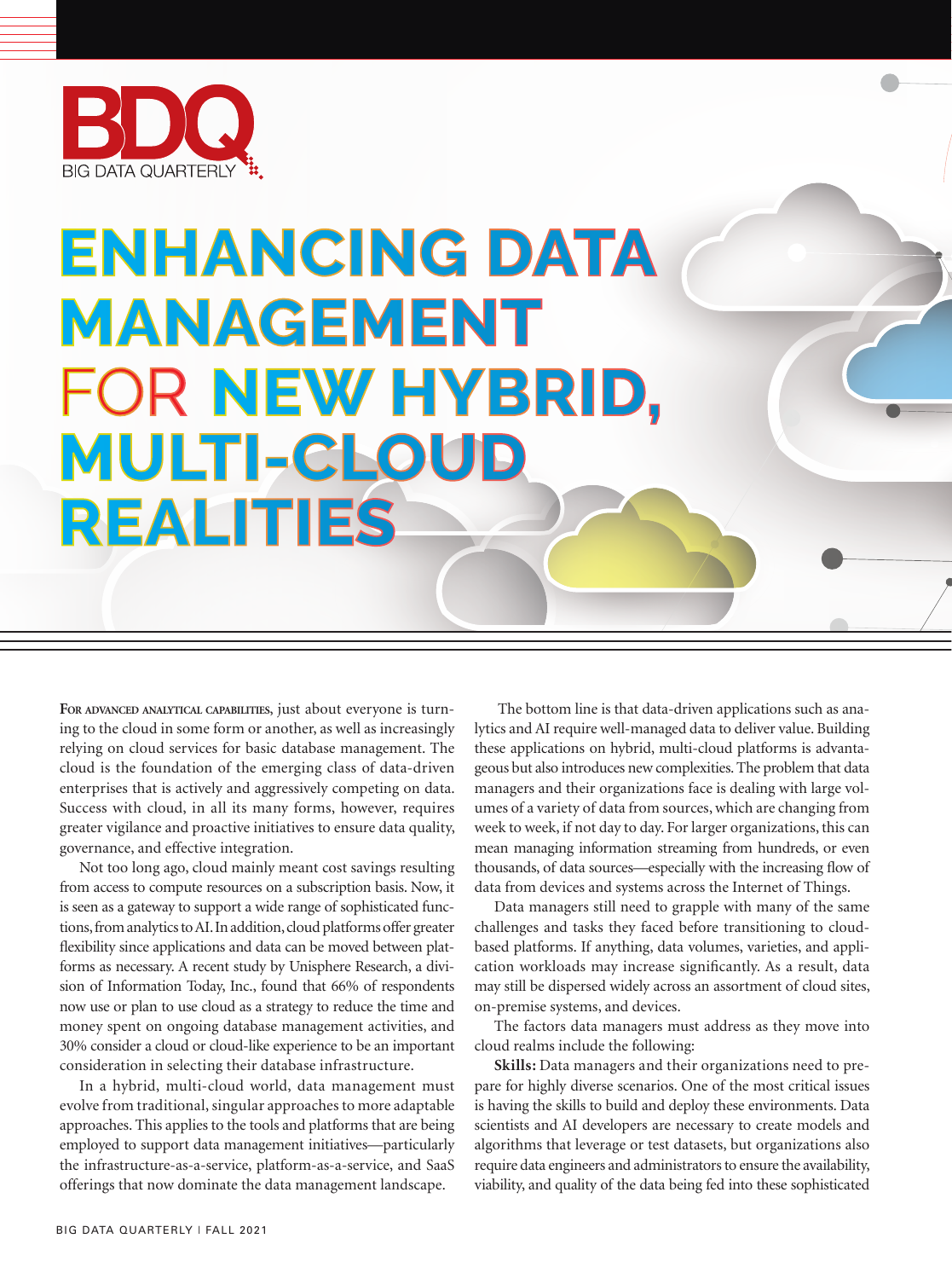

systems. At the same time, organizations may need to hang on to the skills associated with the on-premise data environments that will be part of the picture for some time to come. Larger companies may have access to cadres of these various specialties, but many organizations do not have these skills in-house.

**Data governance:** Governance also needs to be reconsidered as enterprises move data and applications into hybrid and multi-cloud settings. With global regulations affecting how and where data is stored, data managers have to understand the physical architecture of their cloud providers. Other issues may be tied to internal corporate policies. This includes who has access to data and how data is to be used for specific customer groups. Some departments may even be using their own cloud services without the guidance of IT departments. Enterprises are basing more and more key decisions on data, and that data needs to be trustworthy, timely, and secure. This can become difficult as data keeps flowing in.

**Data integration:** Until recently, data was often managed manually, bound by written scripts and patchworks of interfaces. Along with automated capabilities, many cloud platforms and services automatically provide for connectivity and integration, reducing the need for such manual work. At the same time, the focus of data managers' work may move to keeping cloud services aligned rather than concentrating exclusively on internal applications. Data managers and their business

Data managers and their organizations need to prepare for highly diverse scenarios. One of the most critical issues is having the skills to build and deploy these environments.

counterparts need to sit down and design systems and infrastructures that allow for the rapid and free movement across platforms, whether they are on-premise, in the cloud, or a combination of both.

**Data security:** This is another area of concern as data moves into hybrid and multi-cloud environments. Moving to the cloud while still maintaining on-premise applications increases the attack surface for hackers and malicious viruses. This requires additional attention to backup and recovery processes to maintain data availability, as well as to enable data encryption.

**Data availability:** Data availability also becomes an issue as the move to cloud intensifies. The variety of places where data can land and be stored—on-premise, in the cloud, or on the edge—results in the need to manage multiple venues. From the perspective of the business, it's important that data be rapidly available from all platforms, and data architects and systems planners must design for instantaneous failover and recovery in such a way that any mishaps are invisible to end users.

**Performance:** Performance is challenging in hybrid and multi-cloud environments—both in terms of visibility and observability. Performance needs to be monitored across the various platforms employed, especially in terms of configurations, usage, and costs.

**Tools:** Part of the difficulty with managing on-premise environments along with multi-cloud offerings comes from the need to use multiple tools and platforms to manage end-to-end processes. Cloud services provide robust tools associated with their platforms, but there remains a need for data managers to align these environments to provide end-to-end flows of data and associated applications—so there are still manual tasks often required at this level.

#### A HOLISTIC APPROACH

Developing a holistic approach to data management is critical. Data applications are no longer confined to back-end data warehouses and data lakes, accessible only to in-house analysts and executives. Data is required to improve customer experience and perform predictive analysis to drive automated systems. Data governance and proactive management need to be built around a forward-looking strategy that maintains consistency across the enterprises. New players who can serve as business-focused data stewards must be brought into the equation to help organizations realize the value of their data assets.

*—Joe McKendrick*